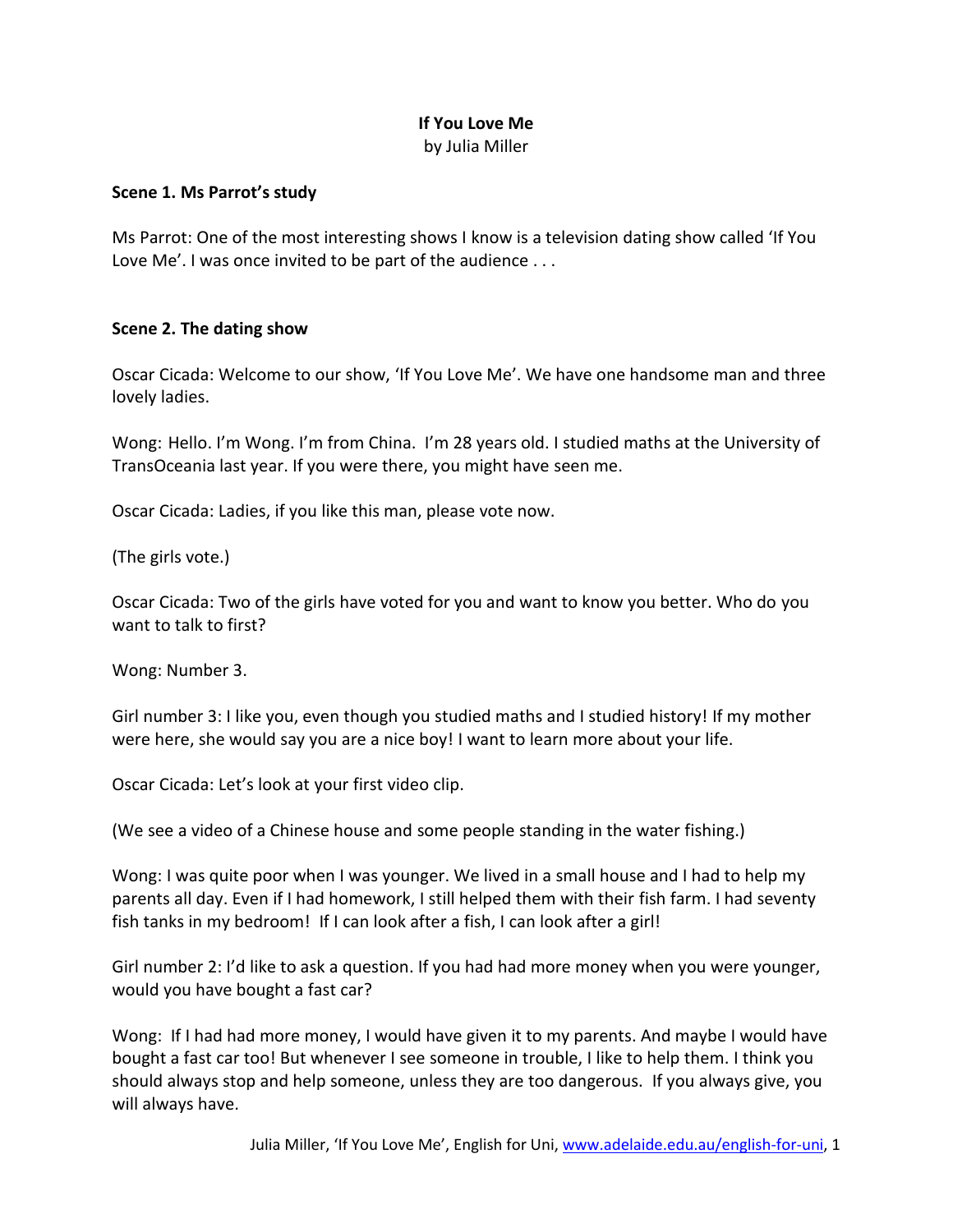Oscar Cicada: That sounds very generous. Let's see another video clip.

(We see a video of someone walking through snow.)

Wong: I want to find a girlfriend, otherwise I will be lonely. My ideal girl is honest. There's a saying that if you walk on snow, you cannot hide your footprints. Provided that we are both honest with each other and communicate well, I think we could be very happy.

Girl number 3: What would you do if you found your ideal girl?

Wong: I'm in Australia now, so I'd take her to China.

Girl number 3: I always try to be honest and kind, if I can be. But I have a pet snake. Would that be a problem?

Wong: Yes. I have lots of fish at home, as well as some pet mice.

(We see a picture of a snake with a mouse in its mouth.)

Oscar Cicada: If I'm correct, you have no more questions for him. Wong, is she the girl for you?

Wong: If you heat water to 100°C it boils. If you see the right girl, you know. As long as she doesn't bring her pet snake to live with us, she's the one for me.

Oscar Cicada (to Girl number 3): Are you willing to leave the snake behind?

Girl number 3 (after thinking for a moment): Yes.

Oscar Cicada: Go and take her hand if you want to go with her. If not, say 'thank you' and leave without her.

(Wong approaches Girl number 3 and takes her hand. They smile lovingly at each other.)

Oscar Cicada (to Girl number 3): You made a big sacrifice for him. Is he worth it?

Girl number 3: Yes.

Oscar Cicada: Congratulations. I hope you both will be very happy. You (pointing to Girl number 3) will have a pair of fashion shoes for your first date. And for your holiday in Harbin we have these nice boots.

Girl number 2: Oh. Harbin is my home town!